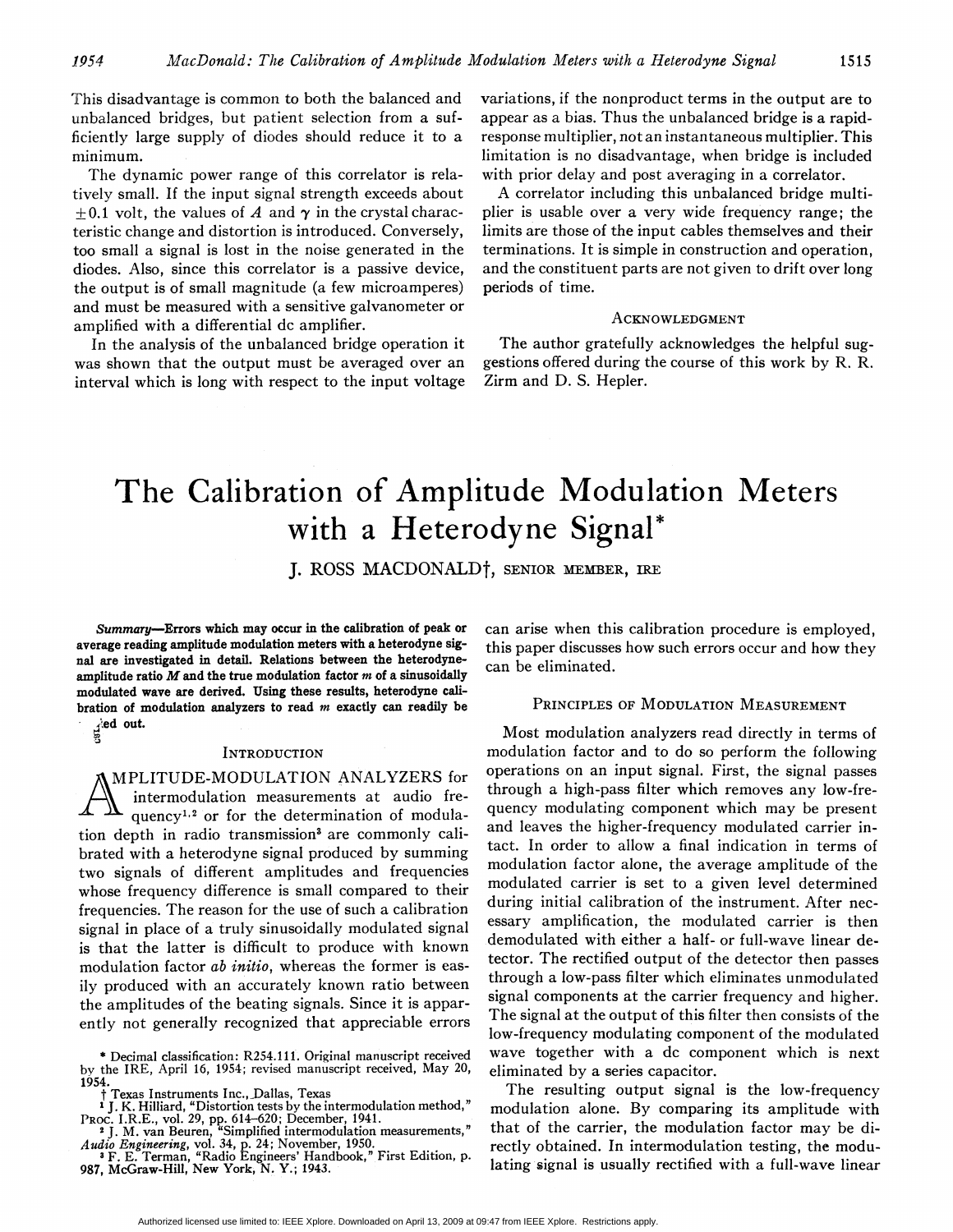rectifier and its rms amplitude read on a dc meter, which responds to the average value of the rectified signal. On the other hand, modulation analyzers for rf signals commonly provide means to measure the amount of positive and negative peak modulation separately. They therefore use a half-wave detector and peak reading dc output meter which can be switched to read either positive or negative peaks of the modulating signal.3

# ANALYSIS OF HETERODYNE CALIBRATION

In this section, we shall show that errors can arise from calibration with a heterodyne signal whether an output meter measuring the peak or average of the rectified-modulating signal is employed. The errors are appreciably smaller in the latter case but arise in both cases from the difference in waveshape between a true sinusoidally-modulated wave and a heterodyne wave.

The equation for a sinusoidally modulated wave may be written

$$
e_0(t) = A \left[ 1 + m \cos \omega_m t \right] \cos \omega_c t
$$
  
=  $A \left[ \cos \omega_c t + \frac{m}{2} \cos (\omega_c + \omega_m) t \right]$   
+  $\frac{m}{2} \cos (\omega_c - \omega_m) t \right]$ , (1)

where  $A$  is a constant and  $m$  is the modulation factor, which ranges between zero and unity. The modulation analyzer separates out the modulating signal

$$
e_m(t) = Am \cos \omega_m t, \qquad (2)
$$

and the output reading is proportional to its peak amplitude  $Am$  (the same for either positive or negative peaks) or its average amplitude,  $2Am/\pi$  for full-wave rectification,  $Am/\pi$  for half-wave rectification. Assuming that the modulation factor  $m$  of the above signal is known, we shall first discuss how the modulation analyzer can in theory be calibrated to read m directly, then compare the procedure necessary when a heterodyne signal instead of a sinusoidally modulated signal is used for such calibration.

First, the signal of (1) is applied to the analyzer, whose gain is then adjusted so that the modulation meter reading corresponds to the known m. With the same gain, a reading  $R$  proportional to the average value of the modulated carrier (1) after rectification is then obtained either with a separate meter or by bypassing the first detector and reading the result on the modulation meter. Since this average value is simply  $A$ , independent of  $m$ , the analyzer will now yield the correct value of  $m$  for any other modulated signal like  $(1)$ but with different A and  $m$ , so long as the gain of the analyzer is first adjusted to give the same reading R for the average value of the rectified-modulated carrier. We see that this calibration procedure effectively removes the factor  $2A/\pi$  or  $A/\pi$  occurring in the average value of the rectified-modulating signal by normalizing the average amplitude of the modulated carrier to a given value. A similar procedure may be used for a peak-reading output meter.

A pure, sinusoidally modulated signal of known modulation factor is seldom available for calibration purposes. On the other hand, however, a heterodyne signal  $e_h(t)$ may be readily formed by adding the two signals  $e_1(t)$  = A cos  $\omega_c t$  and  $e_2(t) = AM \cos (\omega_c + \omega_m)t$  to yield

$$
e_h(t) = A \left[ \cos \omega_c t + \frac{M}{2} \cos (\omega_c + \omega_m)t \right]
$$
  
+ 
$$
\frac{M}{2} \cos (\omega_c + \omega_m)t \right]
$$
  
= 
$$
A \left[ (1 - M) \cos \omega_c t + 2M \cos \left( \frac{\omega_m t}{2} \right) \cos \left( \frac{2\omega_c + \omega_m}{2} \right) t \right],
$$
 (3)

where M is the ratio of the smaller signal  $e_2$  to the larger,  $e_1$ .<sup>4</sup> M may range between zero and unity, and the incorrect assumption is often made that it is equal to the modulation factor m for <sup>a</sup> true sinusoidally-modulated wave. Comparison of the second form of (1) and the first form of (3) shows, however, that although the signals are very similar, the modulated wave has upper and lower sidebands, whereas the heterodyne wave has only an upper (or lower) sideband. We shall now derive relations between M and m for positive or negative peak or for average-reading modulation meters which will allow correct calibration to be achieved with a heterodynecalibrating signal for any value of M.

In order to obtain relations between  $M$  and  $m$ , it is necessary to investigate in detail what happens to the heterodyne signal as it passes through the various stages in the modulation analyzer. Fig. 1, on the next page, gives a comparison of the forms of a sinusoidally modulated wave with  $m = 1$  in (a) and a heterodyne wave with  $M=1$  in (b). The difference between these waveshapes is very small for  $m$  and  $M \ll 1$ , and is a maximum when these quantities equal unity. After passing through a linear half- or full-wave detector and a low-pass filter, the waveform in (c) is obtained. The filter must, of course, have a sufficiently wide pass band that the sharp minima in (c) be passed with negligible distortion, yielding an accurate reproduction of the positive envelope of the heterodyne wave. Its equation for arbitrary  $M$ , which is readily obtained by a vector addition of  $e_1(t)$ and  $e_2(t)$ , is

$$
e_e(t) = [A^2 + M^2 A^2 + 2MA^2 \cos \omega_m t]^{1/2}.
$$
 (4)

If we let  $\omega_m t = 2\theta$  and  $k^2 = 4M/(1+M)^2$ , (4) may be rewritten as

$$
e_e(\theta) = A(1+M)[1-k^2\sin^2\theta]^{1/2}.
$$
 (5)

The average value of this envelope is

<sup>4</sup> M.I.T. Electrical Engineering Staff, "Applied Electronics," p. 699, John Wiley and Sons, Inc., New York, N. Y.; 1943.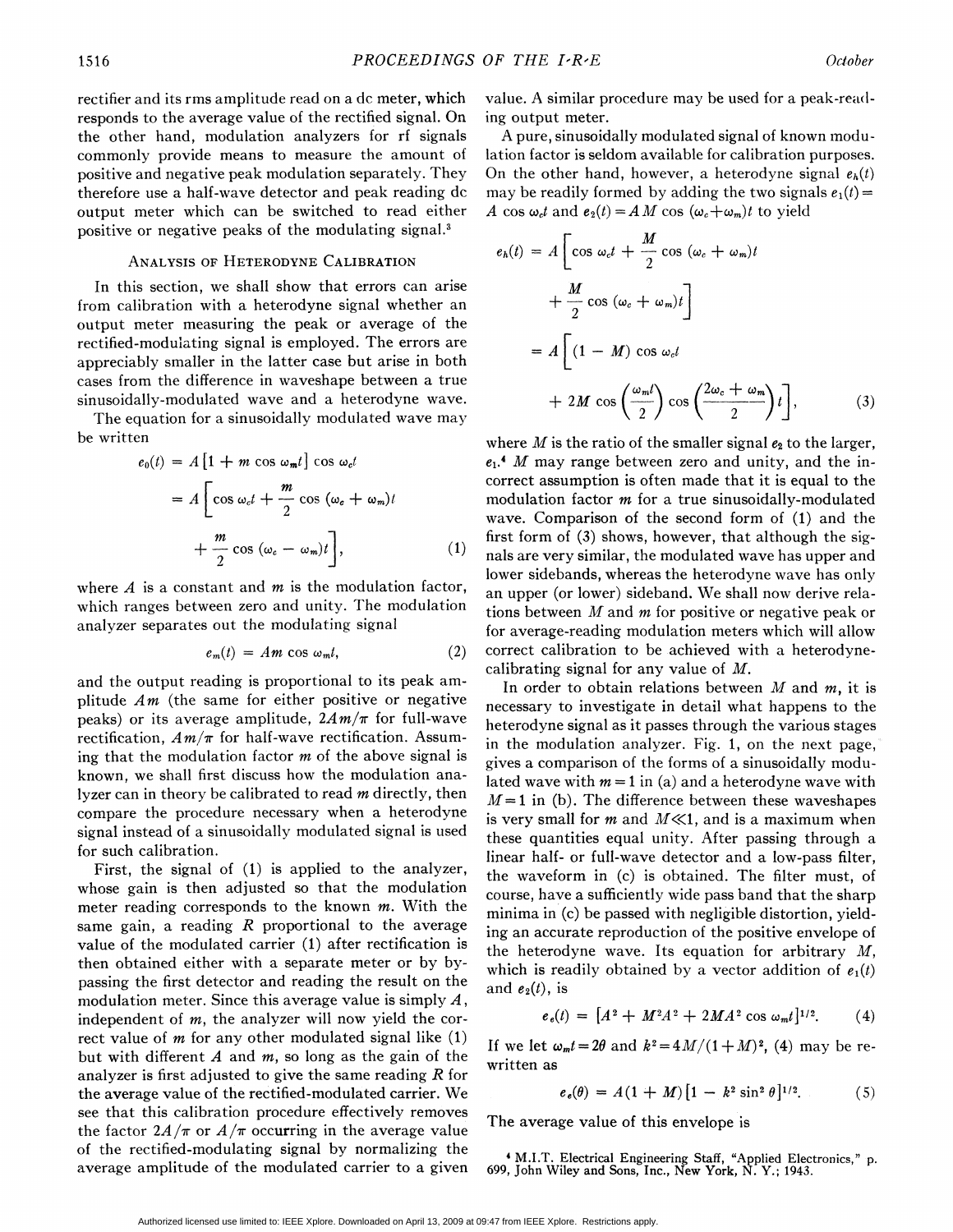

Fig. 1-Waveshapes in modulation analyzer. (a) Sinusoidally modulated input signal. (b) Heterodyne input signal. (c) Envelope of rectified heterodyne signal. (d) Envelope of rectified heterodyne signal with dc component removed. (e) Full-wave rectified waveshape of signal in (d).

$$
\bar{e}_e = \frac{2A(1+M)}{\pi} \int_0^{\pi/2} [1 - k^2 \sin^2 \theta]^{1/2} d\theta
$$

$$
= \frac{2A(1+M)}{\pi} E,
$$
(6)

where  $E$  is the complete elliptic integral of the second kind. Note that as M approaches zero,  $2E/\pi$  approaches unity and  $\bar{e}_e$  approaches A, the value obtained for a sinusoidally modulated wave. For  $M>0$ , however,  $2E/\pi$  is a function of M and is less than unity.

When the waveform (5) is passed through a condenser, the dc component is eliminated and the equation for the resulting signal  $e_f(\theta)$  is

$$
e_f(\theta) = A(1 + M) \left[ \sqrt{1 - k^2 \sin^2 \theta} - 2E/\pi \right]. \tag{7}
$$

The waveshape of  $e_f(\theta)$  for  $M=1$  is shown in Fig. 1(d). It is now necessary to determine the value of  $\theta$  for which  $e_f(\theta) = 0$ ; this value,  $\theta_1$ , is readily found to be

$$
\theta_1 = \sin^{-1} \left\{ \frac{1}{k} \left[ 1 - (2E/\pi)^2 \right]^{1/2} \right\} . \tag{8}
$$

 $\ell_1$  approaches  $\pi/4$  as M tends to zero and increases slightly above this value for nonzero  $M$ . The positive and negative peaks of the waveform of (7) occur at  $\theta = 0$  and at  $\theta = \pi/2$  and are

$$
e_f(0) = A(1 + M)(1 - 2E/\pi) \tag{9}
$$

$$
e_f(\pi/2) = A(1+M)(\sqrt{1-k^2} - 2E/\pi). \qquad (10)
$$

If the signal of (7) is full-wave rectified, the waveshape between  $\theta = 0$  and  $\theta = \pi/2$  is given by

$$
e_r(\theta) = e_f(\theta) \quad 0 \leq \theta \leq \theta_1
$$
  
=  $-e_f(\theta) \quad \theta_1 \leq \theta \leq \pi/2,$  (11)

and is shown in Fig. 1(e) for  $M=1$ . A dc meter will respond to the average value of this rather peculiar wave. This average value is

$$
\bar{e}_r = \frac{2A(1+M)}{\pi} \int_0^{\pi/2} e_r(\theta) d\theta
$$

$$
= \frac{4A(1+M)}{\pi} \int_0^{\theta_1} e_f(\theta) d\theta. \tag{12}
$$

The last equation follows because the area under the curve from  $\theta = 0$  to  $\theta_1$  is necessarily equal to that from  $\theta = \theta_1$  to  $\pi/2$ . The result of the above integration is

$$
\bar{e}_r = [4A(1 + M)/\pi][E(\theta_1, k) - 2\theta_1 E/\pi], \quad (13)
$$

where  $E(\theta_1, k)$  is the incomplete elliptic integral of the second kind.

We are now finally in <sup>a</sup> position to obtain the relation between the true modulation factor m and the heterodyne signal ratio  $M$ . First, we shall consider an analyzer which measures the average value of  $e_r(\theta)$ . Part of the calibration procedure, as discussed above, involves adjusting the gain of the analyzer so that the rectifiedmodulated carrier gives a certain set reading on a dc